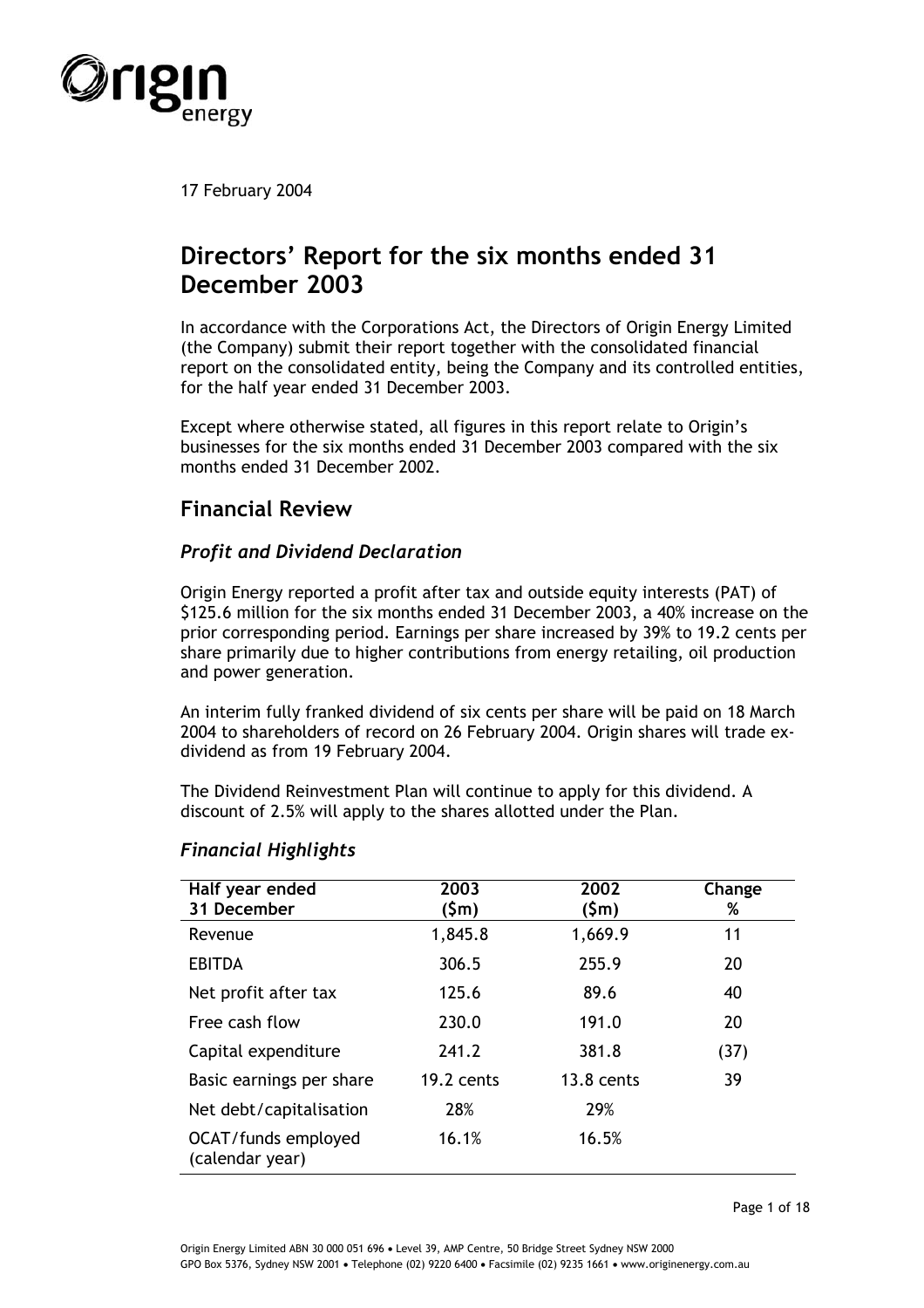

The main operating factors contributing to the result include:

- Significantly increased oil production in the onshore Perth Basin;
- The acquisition of the minority interests of Oil Company of Australia (OCA) reducing outside equity interests;
- Higher sales from the Retail gas business boosted by cooler weather in the key markets of South Australia and Victoria; and
- An additional capacity payment received in respect of the Mt Stuart Power Station, adding \$7 million to pre-tax profit.

The last two factors above cannot be expected to repeat in the second half. The first half contribution to full year results is therefore likely to be higher than would be expected based on normal seasonal trends.

A number of one-off items are also included in the result, the net impact of which adds \$1 million to net profit after tax. On an after tax basis benefits arose due to:

- A net tax benefit of \$4.1 million, arising largely as a consequence of the ATO decision in relation to the Victorian gas business ; and
- A benefit of \$9.3 million, being Origin's 50% share of the reduced deferred tax liability of Osborne Cogeneration Pty Limited (an associated entity) upon its entry into the new tax consolidation regime.

These were largely offset by the net effect of:

- A provision for write-down of the Cooper Basin by \$16.2 million; and
- The reversal of a provision of \$3.8 million for the write-down of the Surat Basin assets.

The following events occurred after the half year end which will have a material effect on the company's operations in the current or future financial years:

- Moomba incident A fire at the Moomba Gas Plant on 1 January 2004 will disrupt production in the six months ending 30 June 2004. The plant is operated by Santos and Origin has a 13.2% interest. The estimated impact on profit for the current year is a reduction of \$6 million to \$7 million after tax.
- SEA Gas Origin contributed \$55.6 million in equity to the SEA Gas pipeline project on 2 January 2004.
- Kupe acquisition On 13 February 2004 Origin acquired a 50% interest in the Kupe gas field in the offshore Taranaki Basin in New Zealand from Genesis Power. The cash consideration for the purchase was NZ\$33 million.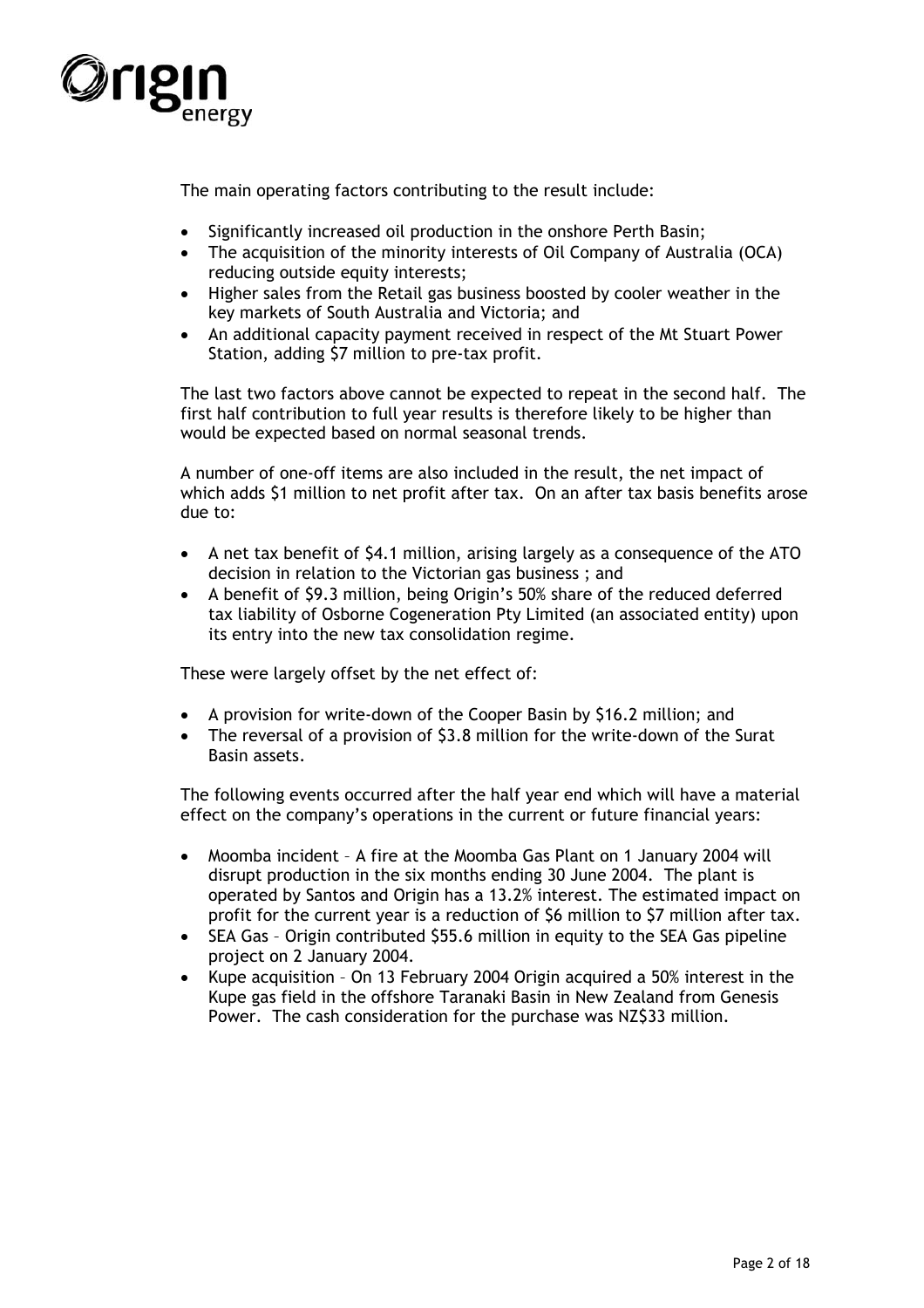

## *Group Financial Performance*

Total revenue increased 11% to \$1,846 million from \$1,670 million in the prior corresponding period.

External sales revenue increased to \$1,829 million from \$1,658 million in the prior half year. This increase was primarily due to higher oil, gas and electricity sales over the half year.

EBITDA increased 20% to \$306.5 million from \$255.9 million, of which segment contributions were:

|                                     |             | <b>EBITDA</b> |          |
|-------------------------------------|-------------|---------------|----------|
| Half year ended 31 December         | 2003<br>\$m | 2002<br>\$m   | % change |
| <b>Exploration &amp; Production</b> | 102.9       | 90.2          | 14       |
| Retail                              | 146.7       | 129.5         | 13       |
| Generation                          | 43.7        | 23.9          | 83       |
| <b>Networks</b>                     | 13.2        | 12.3          | 7        |
| Total                               | 306.5       | 255.9         | 20       |

Depreciation and amortisation expense increased by 9% to \$100.6 million largely due to increased investment in plant and equipment and increased amortisation of intangible items.

EBIT showed strong growth with a 26% improvement to \$205.9 million.

Net interest expense for the half year was \$24.0 million, down from \$24.8 million in the prior period. The effective interest rate has declined as a number of unfavourable interest rate hedging contracts expired during the period.

## *Taxation*

Tax expense for the half year was \$54.8 million, an increase of 16.1% over the prior year reflecting higher taxable income partly offset by a lower effective rate of 30% compared with 34% in the prior period. The lower effective rate is primarily due to the \$4.1 million net impact of several factors largely relating to the Victorian gas business tax losses.

In November, the ATO advised that it would not take any further action in relation to the tax losses transferred to Origin in respect of the Victorian gas business. The amount of unutilised losses available at 30 June 2003 in relation to this matter was \$78.5 million and this benefit has been brought to account. As a separate matter the new tax consolidation regime raises doubts over rights to future tax losses associated with this business. As a consequence Origin has taken the prudent course of writing off this asset (\$24.8 million).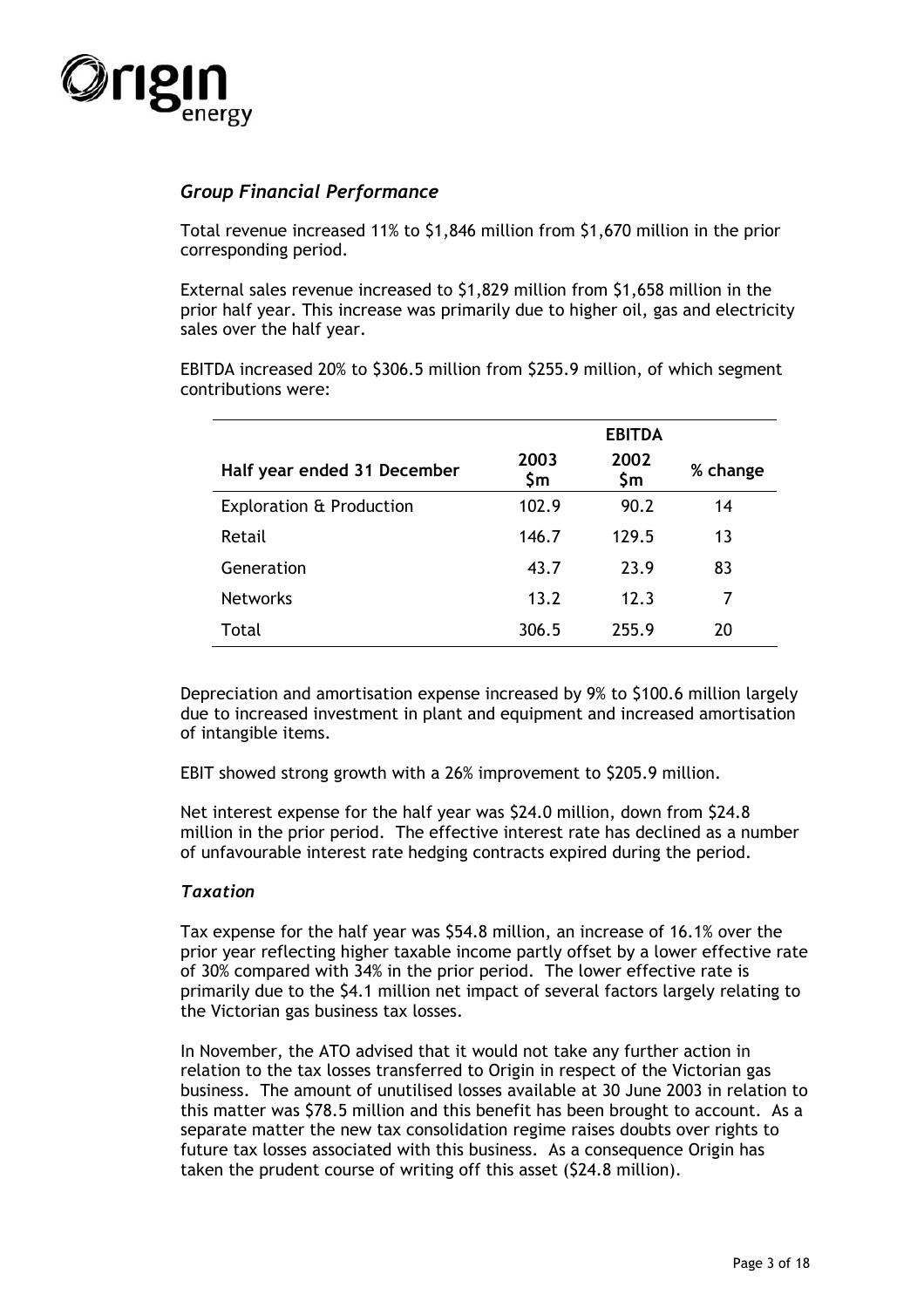

Now that the Victorian gas business tax losses have become available, the utilisation of other tax losses will be deferred. As a consequence of this deferral and a detailed review of the Group's carried forward tax losses, certain losses no longer satisfy the accounting test of "virtual certainty". Future income tax benefits of \$49.7 million have therefore been derecognised.

## *Funding and Capital Management*

The company's balance sheet remains strong with a net debt to capitalisation ratio of 28% as at 31 December 2003. This compares with 29% as at 30 June 2003. A total of \$17.2 million in equity was raised through the Dividend Reinvestment Plan during the half. Strong cash flow over the half year has meant that net borrowings increased by only \$12 million to \$744 million despite the company spending over \$240 million on capital projects and acquisitions as outlined below. Interest cover remains robust at 8.6 times EBIT.

In December 2003 Standard and Poor's issued a credit rating upgrade from BBB+ to A-.

# *Capital Expenditure*

Capital expenditure on growth and stay-in-business projects was \$158 million.

Stay-in-business capital expenditure associated with the maintenance of ongoing operations was \$40 million, \$4 million lower than in the prior period.

Growth capital expenditure was \$118 million, \$49 million higher than in the prior period. This included expenditure in the following areas:

- Coal seam gas (CSG) assets in Queensland (\$22.4 million);
- Perth Basin oil and gas assets in Western Australia (\$11.6 million);
- The BassGas Project (\$56.9 million); and
- The offshore Otway Basin including the Thylacine and Geographe fields (\$8.2 million).

Capital expenditure on acquisitions totalled \$84 million, which mostly related to the acquisition of the minority interests in OCA (\$73.8 million).

Total capital expenditure including acquisitions was \$241.2 million, 37% lower than the prior year.

## *Cash Flow*

Origin's primary performance measure is operating cash flow after tax over average funds employed (referred to as the OCAT Ratio). OCAT is calculated from EBITDA as the primary source of cash contribution, but adjusted for stay-inbusiness capital expenditure, changes in working capital, non-cash items and tax paid. Funds employed are averaged over the relevant period.

The annualised OCAT Ratio for the 2003 calendar year was 16.1% compared to 16.5% for calendar year 2002. The operating cash flow after tax has grown from \$216 million to \$254 million for the half year due to strong EBITDA performance,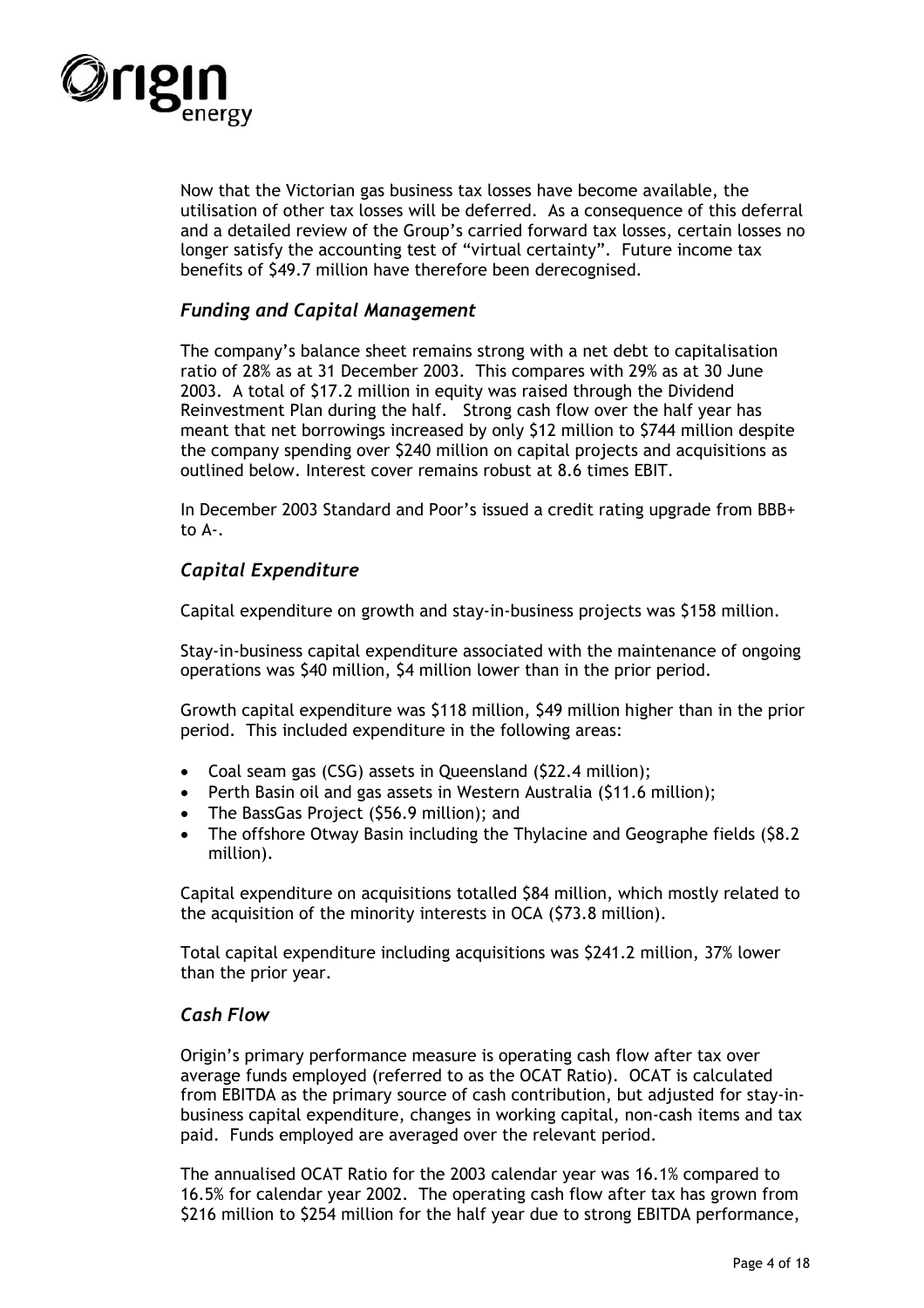

strict management of working capital and control of stay-in-business capital expenditure. Continued acquisitions and capital expenditure on growth projects has increased average funds employed by \$320 million to \$2.6 billion.

Cash flow available for funding growth and distributions to shareholders (free cash flow) was \$230 million compared with \$191 million in the prior period.

## *Risk Management*

Origin manages its risk exposure in energy markets through a combination of natural physical hedges in the business, contracts and financial hedges. Risk exposure is assessed and managed against policy limits for each commodity or relevant variable which have been established by management and approved by the Board. Regular reporting is provided to the Board to review exposures and compliance with these limits.

Consistent with this policy framework Origin hedges a significant portion of its exposure to electricity, oil and LPG prices and the USD exchange rate.

In the electricity market Origin assesses its policy limits against extreme events. Within the policy limits determined as acceptable by the Board, Origin has arrangements in place to cover extreme price and demand events as well as average forecast demand for the near term.

Origin has hedged approximately 45% of its oil and condensate forecast exposure for the 12 months to 31 December 2004 at prices above US\$25 per barrel. With regard to foreign exchange, Origin is significantly hedged over the next 12 months due to a combination of external hedging and ongoing US dollar expenditure associated with major upstream projects, and expects that variability in the USD exchange rate will have minimal impact on group profitability.

#### *Returns to Shareholders*

An interim fully franked dividend of six cents per share has been declared payable on 18 March 2004 to shareholders of record on 26 February 2004. The Dividend Reinvestment Plan (DRP) will apply to the current dividend with a discount of 2.5% on the volume weighted average price over the five days prior to the books close.

Recent legislative changes allow Origin to elect to pay sufficient tax to fully frank its dividends, notwithstanding the availability of substantial carried forward tax losses. The cost of funding tax prepayments is more than outweighed by the benefits of franking to shareholders. Based on current tax legislation Origin intends to fully frank its future dividends.

Given the company's new policy on dividend franking and its strong operating cash flows, the 2.5% discount on the DRP will no longer apply. Origin's policy is to pay annual dividends at a target level of around 40% of full year profit.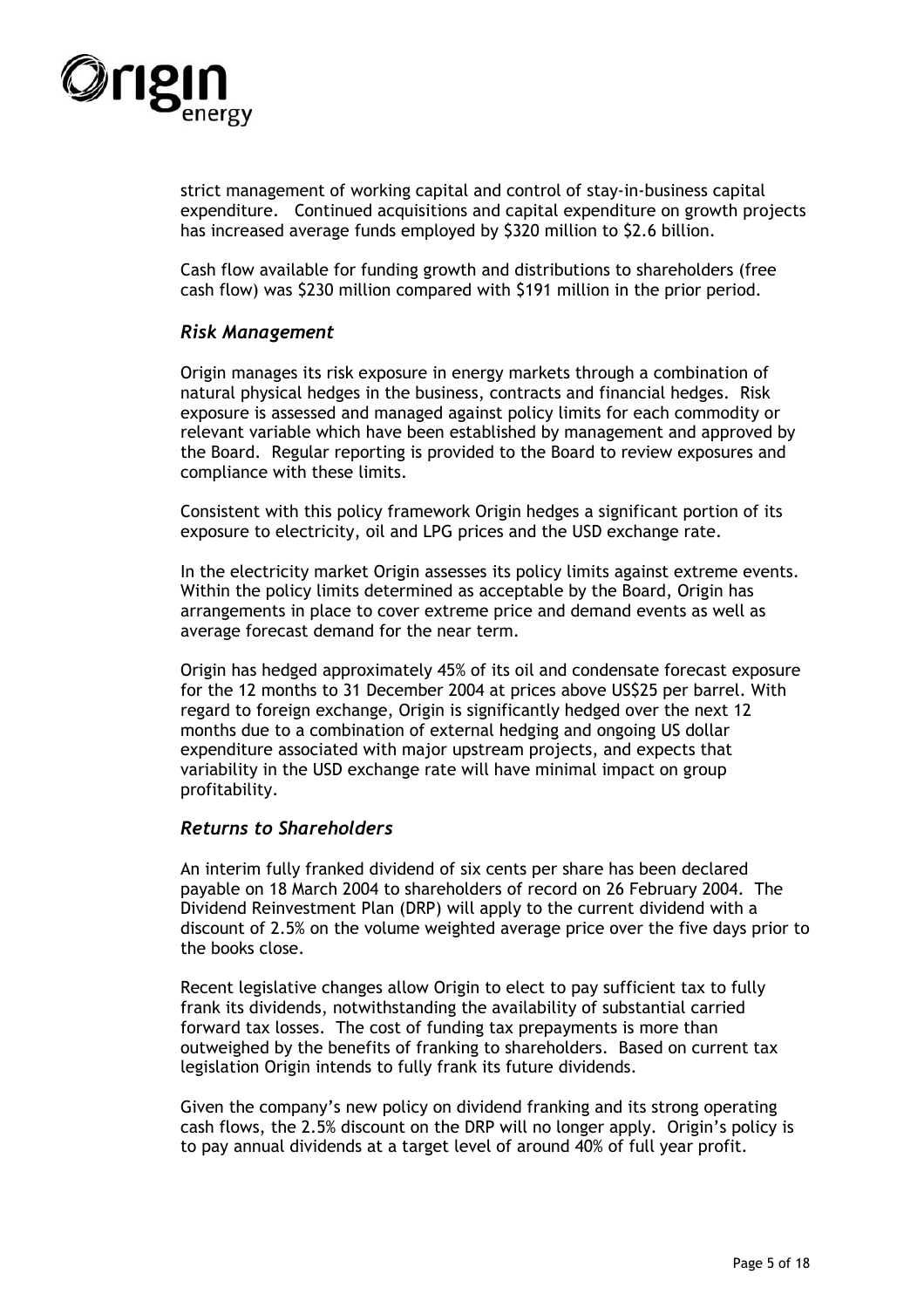

## *Employee Share and Option Plans*

The company issued 3,910,000 options under the Senior Executive Option Plan at an exercise price of \$4.31 each. The exercise price was equal to the volume weighted average price in the five days prior to the Annual General Meeting on 16 October 2003.

Under the Employee Share Plan up to \$1,000 of shares are granted to all eligible employees as long as the company achieves its financial and safety targets. In 2003 all full-time qualifying employees were each granted 219 shares, which were acquired on-market for \$1.8 million.

## *Issued Capital*

An additional 4,889,797 shares were issued during the period. Of these 4,184,447 shares were issued as a result of the company's Dividend Reinvestment Plan and 705,350 shares were issued as a result of the exercise of options.

As at 31 December 2003, Origin had 662,599,548 shares on issue.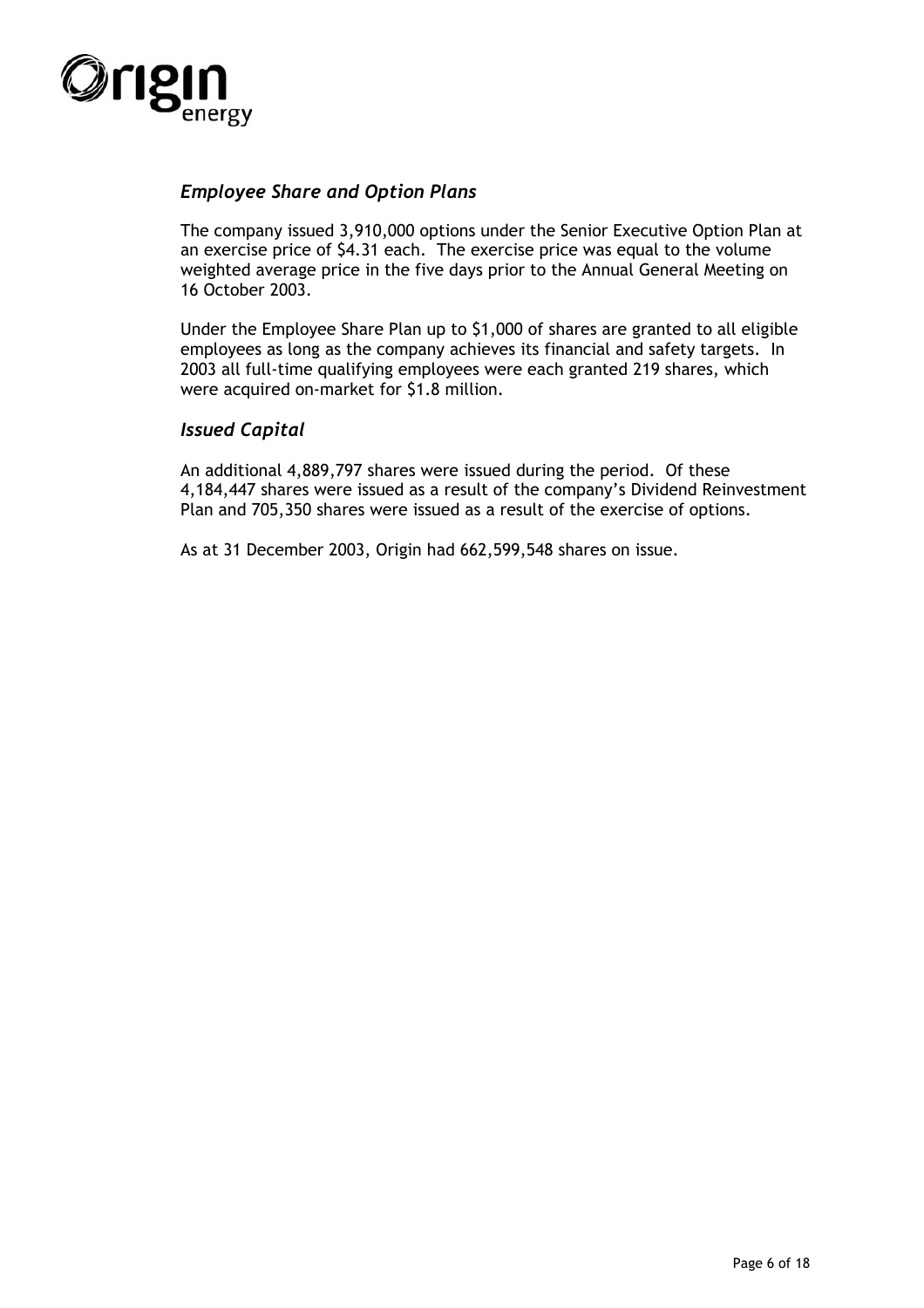

# **Segment Results**

# **Exploration and Production**

| Six months ended           | <b>Dec 03</b><br>\$m | <b>Dec 02</b><br>\$m | % Change |
|----------------------------|----------------------|----------------------|----------|
| <b>EBITDA</b>              | 102.9                | 90.2                 | 14       |
| <b>EBIT</b>                | 56.3                 | 47.1                 | 19       |
| <b>Sales Volumes</b>       |                      |                      |          |
|                            | <b>Dec 03</b>        | <b>Dec 02</b>        | % Change |
| Natural gas (PJ)           | 36.6                 | 38.7                 | (5)      |
| Crude oil (kbbls)          | 849.6                | 334.9                | 154      |
| Condensate/naphtha (kbbls) | 364.1                | 343.1                | 6        |
| LPG (ktonnes)              | 38.2                 | 33.1                 | 15       |
| Ethane (ktonnes)           | 23.9                 | 21.1                 | 13       |
| Total (PJe)                | 46.7                 | 45.3                 | 3        |

External sales revenues for the Exploration and Production division increased by 12% to \$162.3 million largely as a result of increasing oil production from the onshore Perth Basin. Total sales were 46.7 PJe which was 3% higher than 2002.

Crude oil sales increased by 154% to 850 kbbls as a result of increased production from the onshore Perth Basin. The average oil price received after hedging of price and foreign exchange exposure was \$41.26 per barrel compared with \$48.03 per barrel in 2002.

Sales of natural gas of 36.6 PJ were 5% lower than in the prior corresponding period.

Higher sales volumes, partly offset by lower oil prices and higher costs, saw a higher EBITDA of \$102.9 million compared with \$90.2 million in 2002. EBIT was \$56.3 million compared to \$47.1 million in 2002 after higher depreciation and amortisation of \$46.6 million, 8% higher than the \$43.1 million for the same period last year.

## *Capital Expenditure*

Capital expenditure for the six-month period was \$129 million, up \$42 million on 2002 as a result of construction on the BassGas Project and the Otway Gas and Spring Gully (Durham) CSG Projects moving into the early development phase.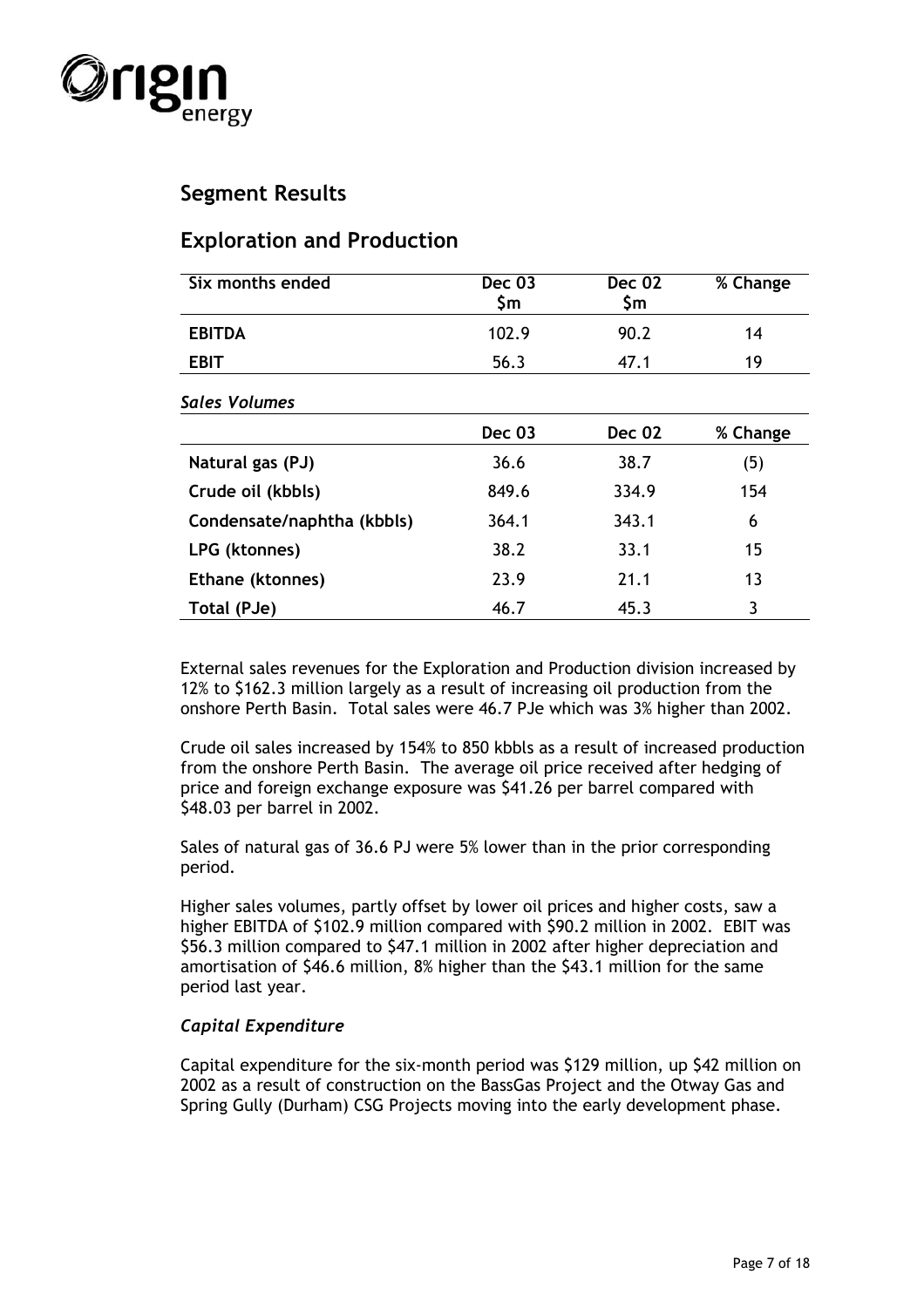

### *Drilling and Reserves*

Origin participated in 95 wells including 45 CSG wells and 35 wells in the Cooper Basin. 73 of these wells have been cased and suspended as potential producers.

Preliminary technical data received from Santos Limited, operator of the South Australia Cooper Basin field, has indicated a reduction in proved and probable (2P) reserves. Origin's share of the reduction is 38 PJe.

Origin's overall 2P reserves however increased by 368 PJe during the half as a result of reserve additions in the Spring Gully field 450 PJe net of the reserves write down in the Cooper Basin (-38 PJe) and production for the half (-44 PJe).

The acquisition of a 50% interest in the Kupe field in New Zealand during February will add approximately 170 PJe to total 2P reserves.

#### *Perth Basin (Western Australia)*

Production rate of oil from the Eremia, Jingemia and Hovea fields in the Perth Basin reached 8,400 BOPD by the end of the half year. Appraisal and development of the Hovea and Eremia fields continued. Water injection on the Hovea field has increased production rates and a second Eremia well was brought on stream in late January 2004 at a constrained rate pending completion of water handling facilities. Extended production testing on the Jingemia field has commenced lifting the production rate to 1,950 BOPD at half year end. A Production Licence has been applied for over the Jingemia field.

#### *Coal Seam Gas (CSG) (Queensland)*

Origin consolidated its position as Australia's largest producer of CSG with the signing of a 15 year contract to supply CSG to Queensland Alumina Limited (QAL). Under the contract Origin will supply around 12 PJ of gas per annum from 1 November 2006 from its central Queensland CSG fields.

In the Spring Gully CSG Project, the development plan has been finalised and engineering studies for Front End Engineering Design (FEED) have been completed. Petroleum Leases 195 and 204 over the central Durham area have been granted together with relevant environmental licences which allow construction work to commence.

A five well pilot development is currently producing at around 1.5 million standard cubic feet per day (MMscfd) with gas rates continuing to increase. An initial eleven well development drilling program commenced in November 2003 and is scheduled for completion in late February 2004. These wells are the first of 48 wells scheduled for drilling through to May 2005.

A field review of the Spring Gully-Fairview area in the September quarter resulted in a reserves increase of approximately 450 PJ of gas (Origin share). A decision made by the Queensland Government will prohibit drilling under National Parks. This decision will prevent a portion of the gas resource in the Fairview field from being accessed but does not affect the Spring Gully project. Compensation is being sought by the Fairview Joint Venture for this decision.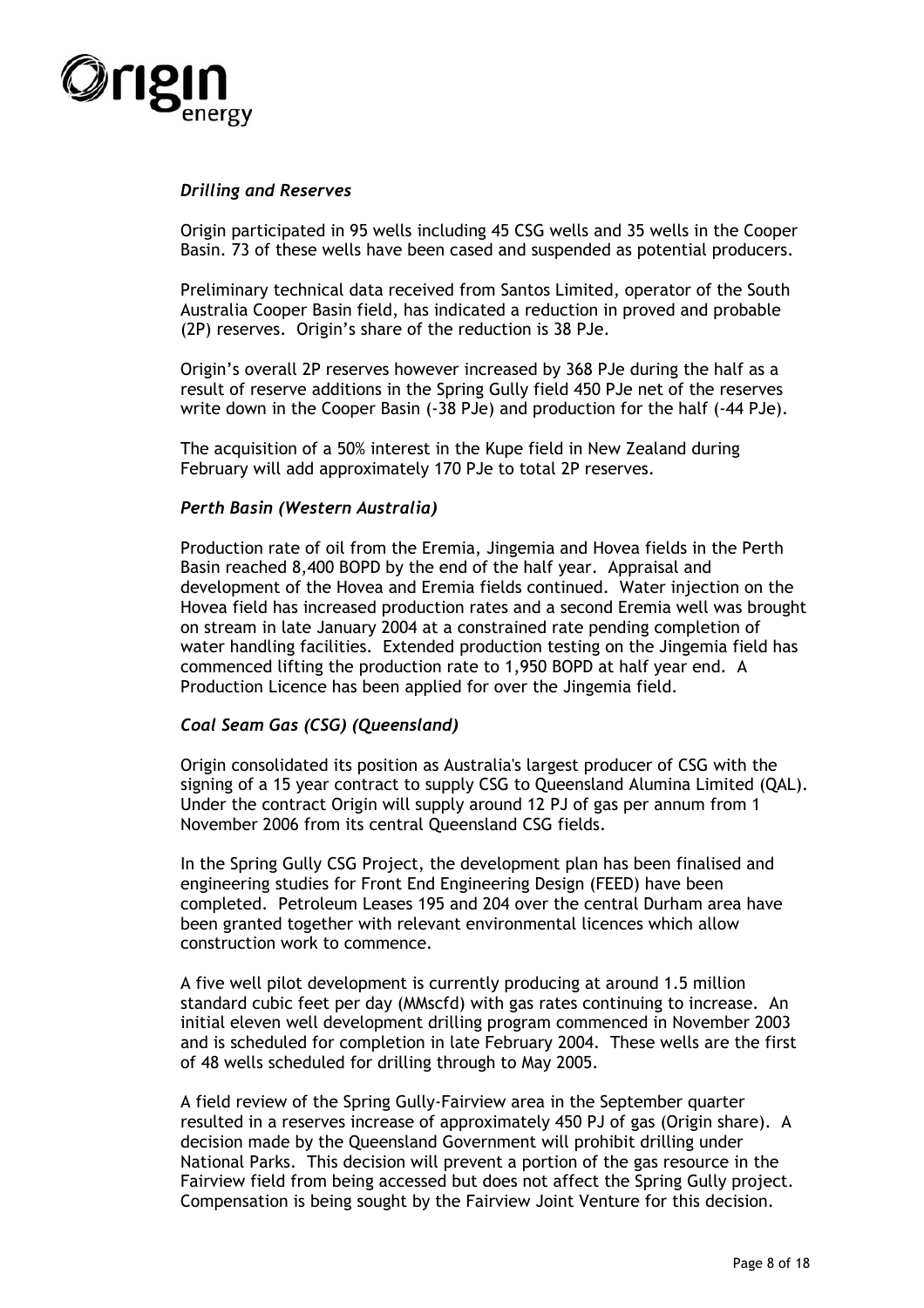

Two wells drilled on the Fairview field have produced at high rates (6.25 MMscfd and 4.2 MMscfd) indicating existence of a gas cap. Production testing of the Mungi field has continued with production now at around 1.75 MMscfd.

### *Surat Basin (Queensland)*

In the Myall Creek area two of three wells successfully tested gas with a fourth well yet to test the primary target. The Myall Creek 6 and Myall Creek 7 wells recorded strong gas flows confirming the existence of a large stratigraphic trap in the region.

The reserves implications as a result of these wells are being assessed and it is expected that 2P reserves being accessed by the current Myall Creek wells will exceed the current 2P reserves of 40 billion cubic feet (BCF). In 2000 a provision was made against these producing assets reflecting the increasing decline in reserves. The recent exploration success means this provision is no longer required and consequently \$5.4 million (after tax \$3.8 million) has been written back.

## *BassGas (Victoria/Tasmania)*

The BassGas Project, operated by Origin, is on schedule to deliver gas from the Yolla field to Victorian gas markets in the September quarter 2004. Construction of the platform in Batam, Indonesia was completed in January and it is scheduled to be on location and commissioned by mid-year.

The drilling of the horizontal conduit for the shoreline crossing and the laying of the 147km subsea pipeline have been completed. The construction of the onshore pipeline is in progress and is due to be completed by April 2004. The construction of the onshore processing plant at Lang Lang is on schedule.

The BassGas Project, in which Origin has a 37.5% interest, will provide 20 PJ of gas and more than one million barrels of liquids per annum.

#### *Otway Basin (Victoria/Tasmania)*

The operator, Woodside Petroleum, has progressed development with a view to the final investment decision being made in the June quarter 2004.

FEED has been completed and tenders have been received for key development infrastructure. A Field Development Plan and Production licence applications have been submitted to the relevant authority. Environmental and production licence approvals are expected in the first quarter 2004.

The project is designed to provide 60 PJ of gas per annum from mid-2006. Origin has a 29.75% interest in the project.

#### *Taranaki Basin (New Zealand)*

On 13 February 2004 Origin completed an agreement with Genesis Power to acquire a 50% interest in the Kupe Gas field for a cash consideration of NZ\$33 million. Under the agreement Origin will contract its share of sales gas from the field to Genesis.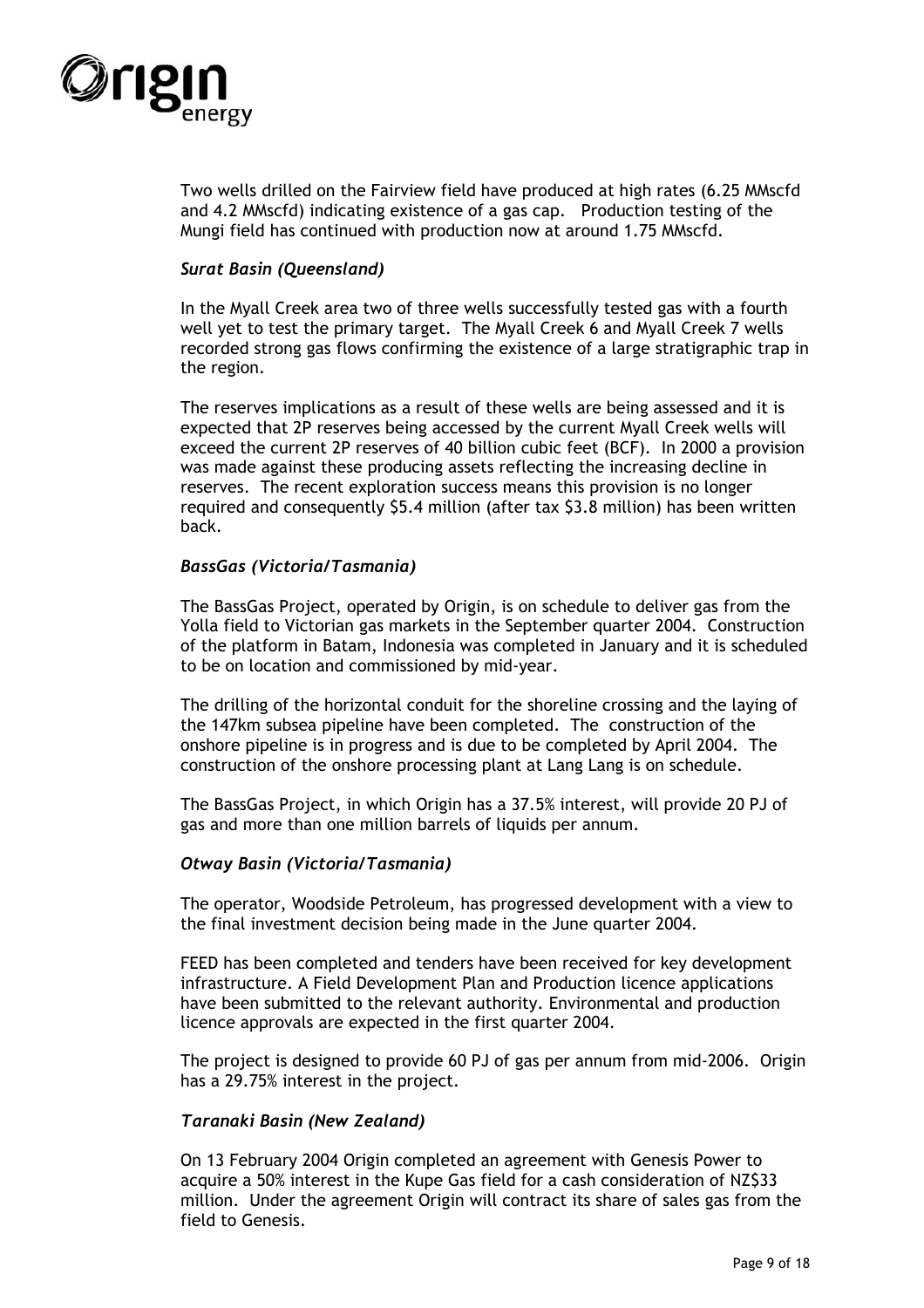

Origin will assume operatorship of the field, and will immediately commence final development planning, including obtaining government and environment approvals.

The Kupe field contains gross 2P reserves of approximately 340 PJe of sales gas , LPG and condensate, with additional reserves potential within the licence area. The final development is expected to be on line by mid 2007, and will likely produce around 20 PJ of sales gas and approximately 1.5 million barrels of liquid hydrocarbons per annum.

#### *Cooper Basin (Queensland/South Australia)*

On 1 January 2004 there was a release of gas and subsequent fire at the Moomba Gas Plant operated by Santos Limited in which Origin has a 13.19% interest. The plant has now been restored to normal production levels for summer. Full sales gas production capacity of about 650 TJ/day is targeted for the second half of April 2004.

Origin's share of reserves in the South Australian Cooper Basin were reduced by 38 PJe following the preliminary technical reserves data from the operator Santos.

The Cooper Basin producers, including Origin, signed short-medium term contracts for the supply of gas to Pasminco and BHPB Cannington.

#### *Greenfields Exploration*

Origin is maintaining a vigorous exploration program which, if successful, will establish new oil or gas fairways or extend existing areas.

In the offshore Otway Basin Origin was awarded the T/34P exploration permit and completed a major 3D seismic survey in the Vic/P37(V) permit during the half year.

In the Bass Basin planning has continued for the drilling of the Trefoil prospect which lies between the existing gas discoveries at Yolla and White Ibis. The jackup rig to be used to drill the Yolla development wells will also be used to drill this exploration target.

In the Perth Basin, Origin, in various joint ventures, has planned four onshore exploration wells and one offshore well which is likely to be drilled in the June 2004 quarter.

In the Surat Basin gas exploration wells are planned during the coming half at Horseshoe 3, Palmerston 1 (farmin well) and Weribone 2. A 3D survey is currently in progress in the Myall Creek area of the Surat Basin covering the recent Myall Creek 6 and 7 wells along with the likely extent of this recently defined stratigraphic trap.

The momentum to expand CSG areas has also seen the drilling of 15 exploration CSG wells with ten in the Comet Ridge area north from the Fairview and Spring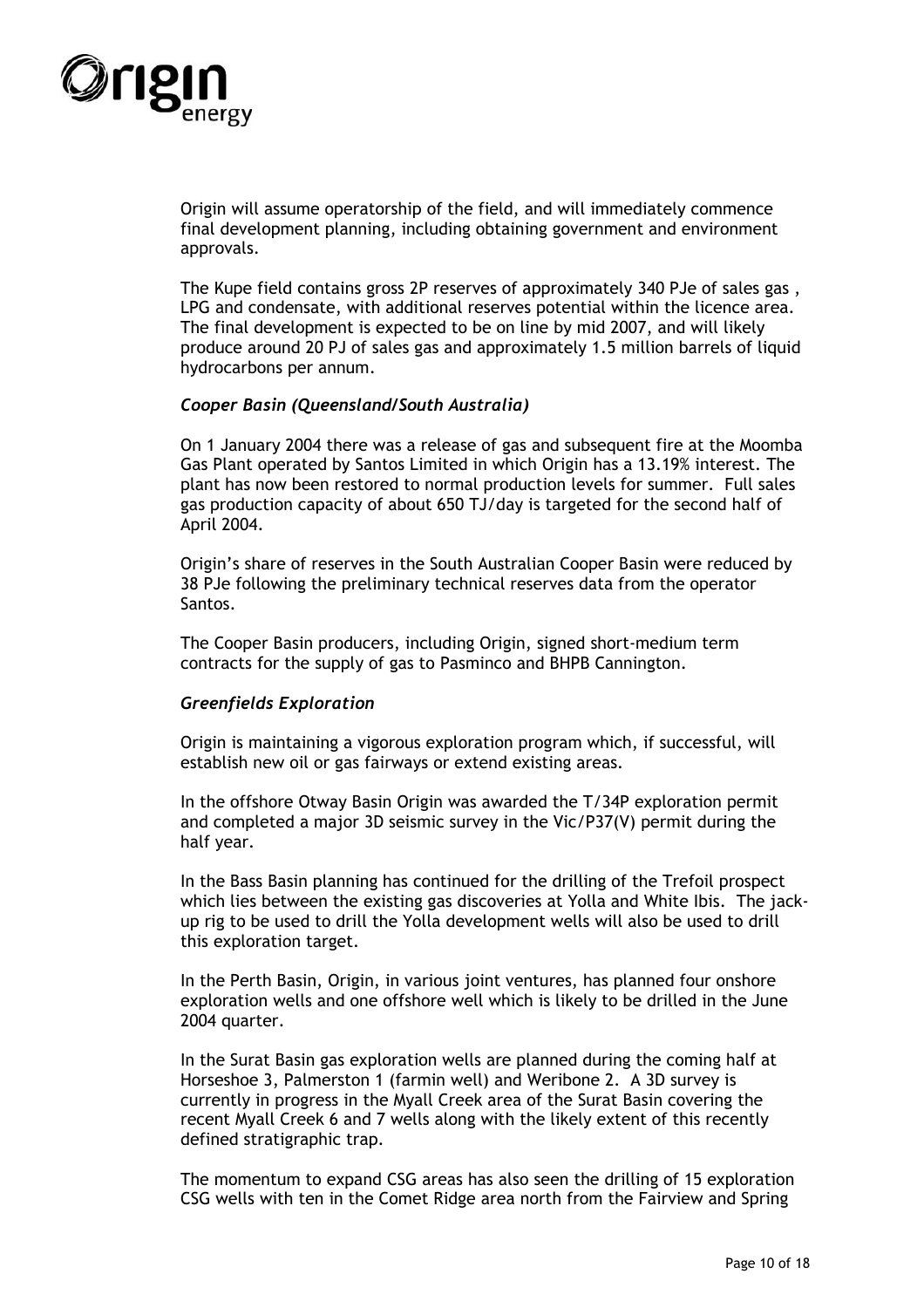

Gully fields, four to extend the Dawson Valley producing area northwards and one in the Walloons CSG area.

In the offshore Taranaki Basin in New Zealand, Origin has been granted Petroleum Exploration Permit PEP38485 jointly with OMV New Zealand and Todd Petroleum Mining Company.

## **Retail**

| Six months ended | Dec 03<br>\$m | <b>Dec 02</b><br>\$m | % Change |
|------------------|---------------|----------------------|----------|
| <b>EBITDA</b>    | 146.7         | 129.5                | 13       |
| <b>EBIT</b>      | 107.1         | 90.3                 | 19       |

#### *Sales Volumes*

|                          | <b>Natural Gas</b> | <b>Electricity</b> | <b>LPG</b>               |
|--------------------------|--------------------|--------------------|--------------------------|
| Revenue (\$m)            | 467                | 839                | 194                      |
| Gross Margin (\$m)       | 89                 | 134                | 62                       |
| Sales - (PJ)             | 62                 | ۰                  | ۰                        |
| Sales - (TWh)            | ٠                  | 8.1                | $\overline{\phantom{0}}$ |
| Sales - (ktonnes)        | ٠                  | ۰                  | 246                      |
| <b>Total Sales (PJe)</b> | 62                 | 29                 | 12                       |
| Customer $#$ ('000)      | 980                | 850                | $200+$                   |

Revenue from the Retail division increased 9% to \$1,544 million mostly from a 13% increase in electricity revenues associated with higher volumes and higher prices. Natural gas revenues increased due to the cessation of the Gascor Agency Agreement with the Victorian Government and higher sales to mass market customers, while LPG revenue was lower due to lower volumes and the pass through of lower wholesale Contract Prices (CP).

Operating costs increased at a lower rate than revenue increases resulting in improved EBITDA margins and EBIT margins.

During the half year Origin reviewed its system for reporting customer numbers and standardised the definition of customer numbers across its legacy business units. This led to a reduction in the reported number of gas customers at 30 June 2003 by approximately 19,000 (from 986,000 to 967,000). From this base Origin increased its gas customer numbers by over 13,000 to 980,000 and maintained its electricity customers at 850,000. The churn rate for Origin customers in Victorian electricity of 10.5% is slightly above the industry rate of 10%. In Victorian gas, Origin's churn rate of 10.4% remains below the industry rate of 11%.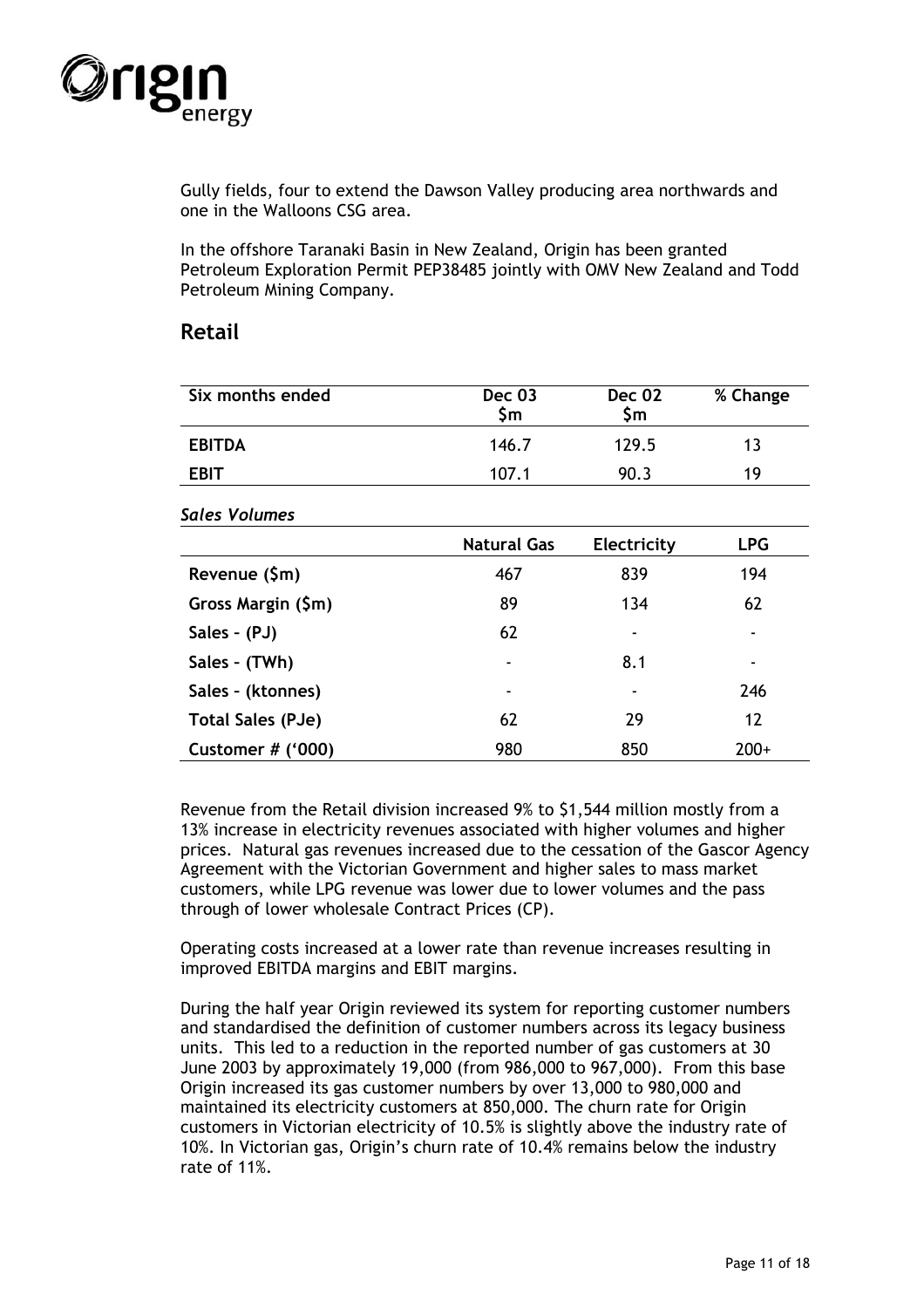

Origin continued to retain and acquire customers through established sales channels including telemarketing, door-to-door sales, Origin Energy Shops and new home builders.

In December the Victorian Government announced that it had reached agreement with energy retailers on prices that will apply to retail gas and electricity mass market sales from January 2004. This agreement established a price path for standard and deemed electricity and gas retail contracts in Victoria to the end of 2007, providing greater certainty for revenue over this period.

In February 2004 Origin launched a joint energy/memberships promotion with the AFL. Victorian and South Australian football fans that change to Origin as their energy retailer will be offered \$50 off their 2004 and 2005 AFL club memberships in the first high-profile affinity marketing program between an energy retailer and a major sporting body**.**

#### *Electricity*

Sales volumes were up 5%, reflecting a full six months of contributions from customers acquired through the CitiPower electricity retail business and an increase in wholesale electricity customers. Electricity revenue of \$839 million was up 13% compared to the December half last year reflecting higher volumes and higher prices.

The gross margin for electricity sales of \$134 million was lower than last year. This reflects an increase in purchasing costs associated with the timing of instalments for caps purchased as part of the CitiPower acquisition, replacing positions previously covered by favourable hedges acquired through the Powercor hedge book with new hedges at market rates. The impact on profit of the additional cost of replacing the Powercor hedges has been mitigated by a reduction in the amortisation of the acquisition cost of the Powercor hedge book. In addition, lower power prices resulted in lower dispatch of Quarantine and Roma Power Stations.

The integration of the CitiPower business into the existing Retail Division was largely completed with the changeover of customers to the Origin billing system in August. Continuing integration costs have been incurred from this acquisition but are expected to reduce in the six months ending 30 June 2004.

At the wholesale level the industry has undergone a degree of consolidation with the withdrawal of several competitors. This has benefited Origin with successful customer acquisition and resulting higher electricity wholesale revenue.

The GreenEarth product range enabling customers to buy electricity from renewable sources has been well received providing an expanding customer base across its existing market areas as well as into New South Wales and South Australia. The product has provided strong competitor differentiation and has attracted over 35,000 customers and continues to grow.

Origin has commenced expanding its electricity retail business into South Australia where full retail contestability commenced on 1 January 2003. An additional 17,000 electricity customers have been won in South Australia since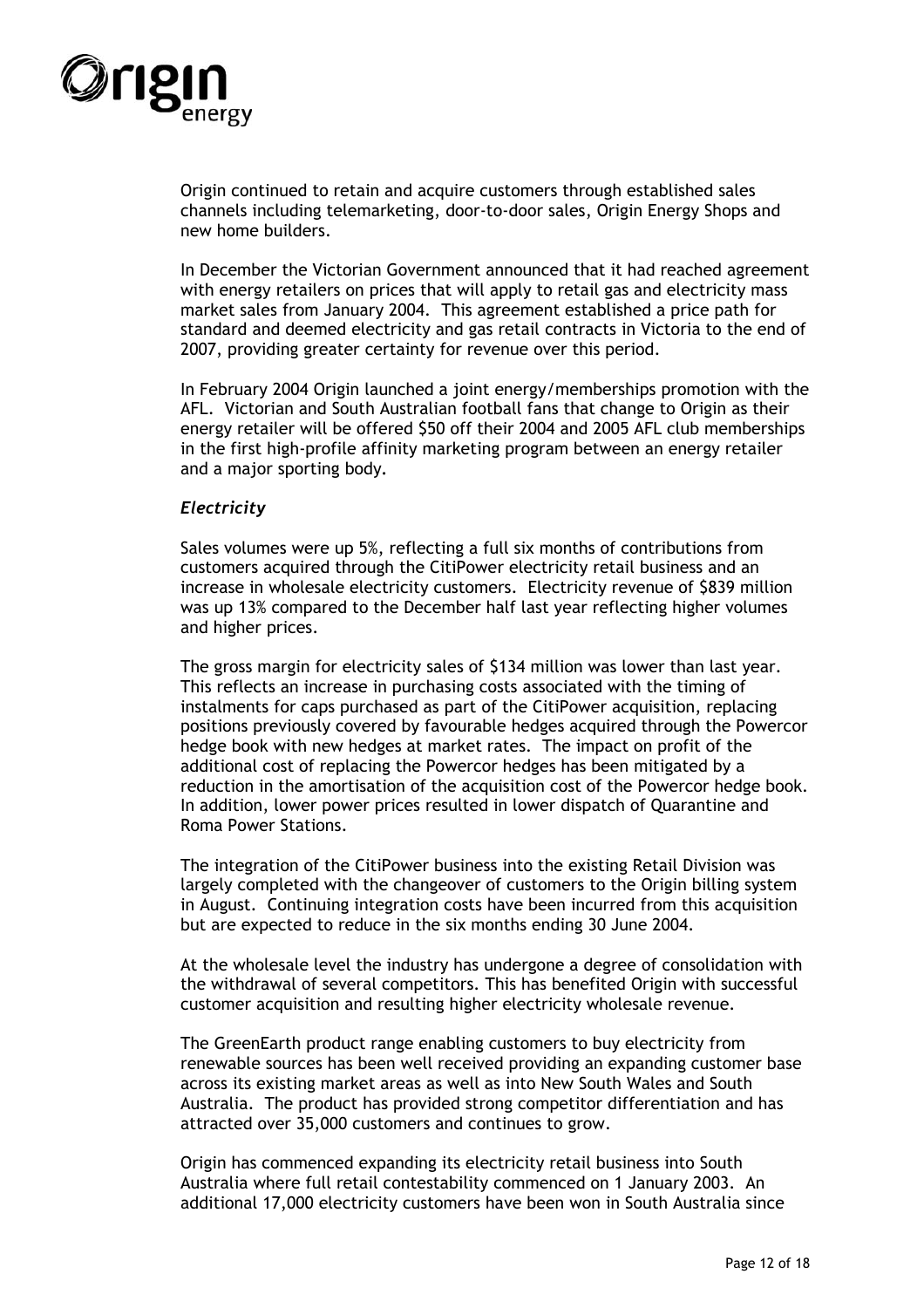

then. Offers have been made to residential customers and small businesses leveraging off the existing natural gas customer base.

### *Natural Gas*

Natural gas sales to mass market customers benefited from colder than average weather in late winter and early spring. The measure of effective degree days, which provides an indication of heating requirements, was above the 10-year average for the first time in several years and underpinned higher sales in this segment. However volume gains at the mass market level were offset by a reduction in sales to the commercial and industrial sectors due to the loss of a number of high volume customers due to either business closure or loss to competitors. Overall gas volumes were down 8% to 62 PJ.

Despite this volume reduction revenues increased compared to the prior corresponding period due to higher sales in the high-tariff mass market segment and the termination of the Gascor Agency Agreement with the Victorian Government from 1 October 2002.

Customer acquisition channels have continued to be established through the Origin Energy Shops and the service and installation business Origin Energy '24 Direct' in Victoria and South Australia. This has been enhanced with negotiation of installation deals with several major builders in Victoria.

#### *LPG*

The LPG business continued to perform strongly. While overall sales volumes of 246 kilotonnes were 4% down from the prior corresponding period, price management and tight cost control helped realise a significant increase in profit contribution to the group.

The industry wide decline in auto gas consumption and changing industry dynamics with new retailer entry into the automotive fuel segment has impacted autogas volumes. Sales in Australia were also affected by lower demand in drought affected rural areas. This was partially offset by the addition of sales from the Treston Gas business in Shepparton, Victoria.

The international cost of supply of LPG was favourably impacted by a 17% reduction in the benchmark price for propane, the Contract Price (CP), to an average of \$415 per tonne.

As a result of lower volumes and lower prices total revenues of \$194 million were 9% or \$19.3 million lower than the prior corresponding period.

Despite the reduction in volumes and revenues, margins improved at all levels in the business, due to a focussed approach to price management and tight control on costs.

In the May 2003 Federal budget the Government announced the gradual introduction of an excise on LPG transportation fuels from 2008. As a result of intense industry advocacy, this proposed fiscal regime was revised and the introduction deferred one year. The implications for the auto gas market are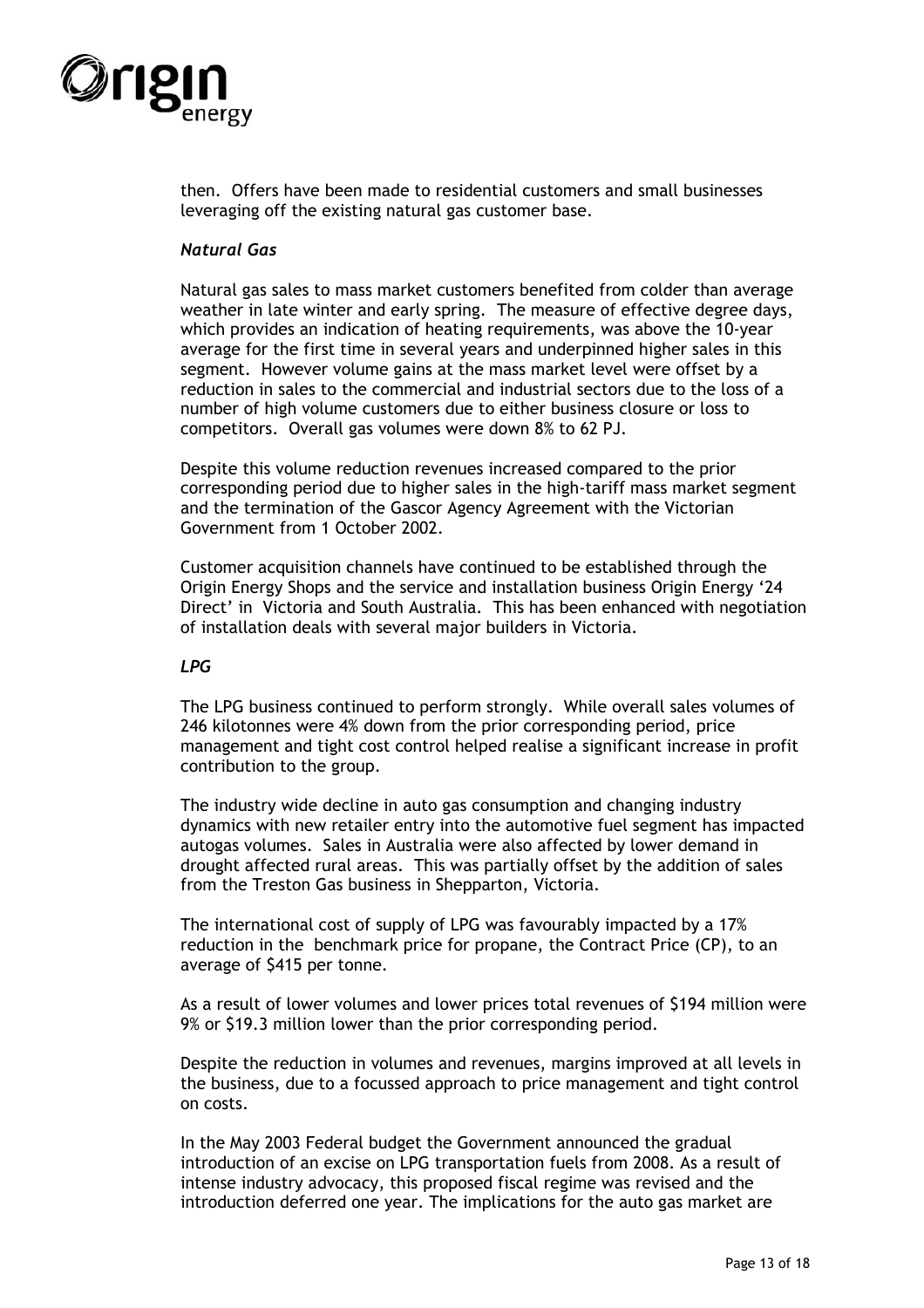

being reviewed. While this is a high volume segment for Origin, the profit contribution is relatively small.

# **Generation**

| Six months ended | Dec 03<br>\$m | <b>Dec 02</b><br>Sm | % Change |
|------------------|---------------|---------------------|----------|
| <b>EBITDA</b>    | 43.7          | 23.9 <sup>*</sup>   | 83       |
| <b>EBIT</b>      | 30.3          | $14.8*$             | 104      |

\* restated on the basis of tolling agreement between Generation and Retail Divisions

#### *Sales Volumes*

|                          | <b>Dec 03</b> | <b>Dec 02</b> | % Change |
|--------------------------|---------------|---------------|----------|
| <b>Total Sales (MWh)</b> | 917,495       | 1,011,452     | (9)      |

The Generation division recorded an increase in external revenue of 93% to \$44.8 million due to inclusion of six months revenues from Mt Stuart Power Station (half month only in December 2002). EBITDA increased by 83% to \$43.7 million.

Since the December 2002 acquisition of the 288 MW Mt Stuart Power Station, total installed capacity has remained unchanged during the past year at 883 MW while the business consolidated its expanded generation portfolio.

## *Contract Plant*

Power and steam from Origin's contracted plant is sold under long-term purchase agreements.

Mt Stuart maintained high availability. Changes in dispatch levels resulted in an additional capacity payment being received under the Enertrade Power Purchase Agreement. This resulted in a \$7 million improvement on prior half year net profit.

At Osborne in South Australia, entry into the new tax consolidation regime resulted in a one-off tax adjustment reflecting a reduced deferred tax liability. Origin's 50% share of this adjustment is \$9.3 million and is included on an equity accounted basis in EBITDA for the six months ended 31 December 2003.

The Osborne, Worsley and BP Bulwer Island Cogeneration Plants continued to operate at high levels of availability, providing reliable steam and electricity supply to their customers.

Construction of the Toowoomba and Baillie Henderson energy centres for Queensland Health was completed. Construction project management fees and operating revenues are included in the December 2003 half year result.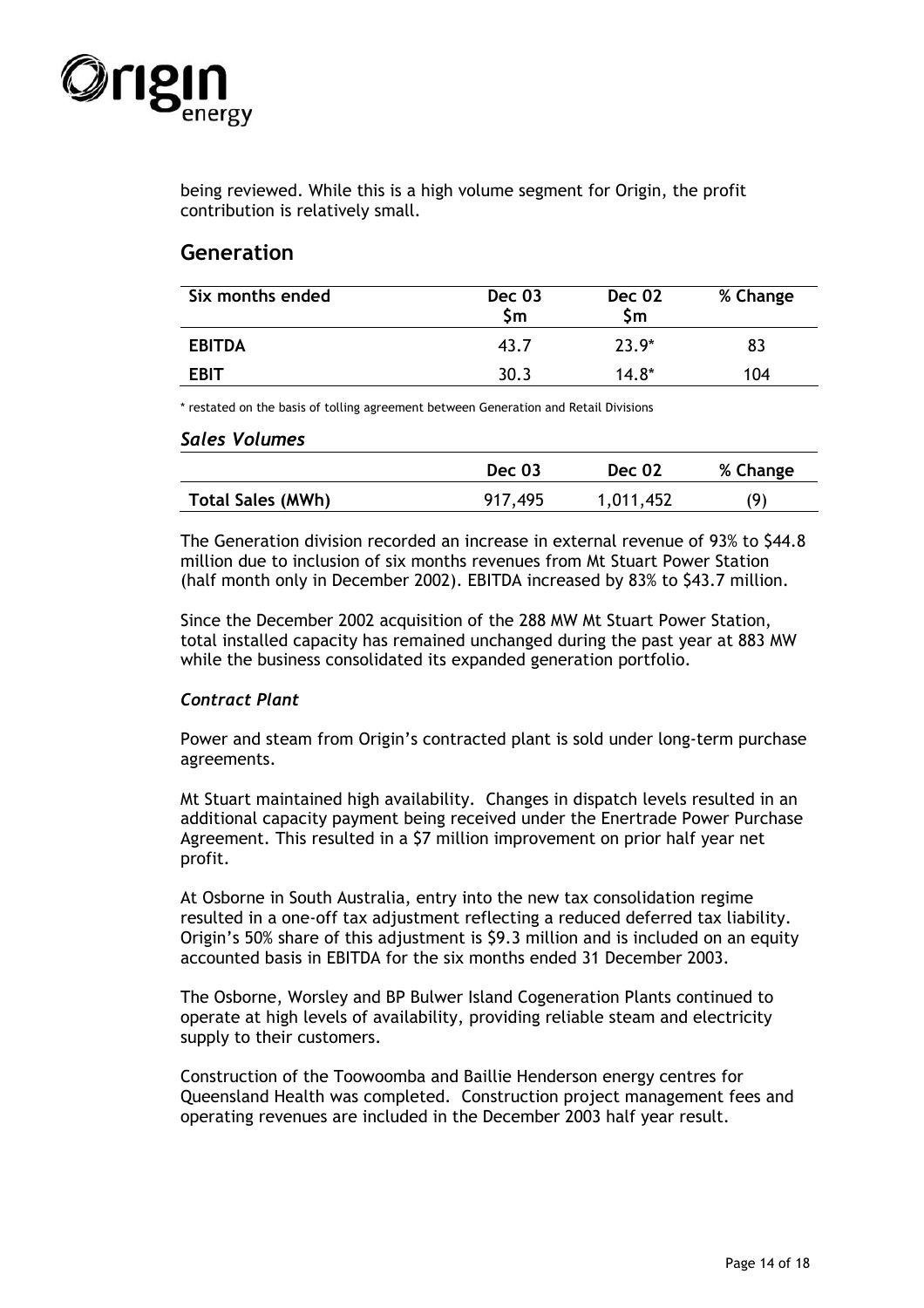

### *Merchant Plant*

Origin owns and operates a portfolio of gas-fired merchant plants selling electricity directly into the National Electricity Market, with plant dispatch directed by Origin's Retail division, who receive all market-based revenues from plant operation. Generation receives availability based capacity revenue from Origin's Retail business under an internal tolling agreement.

Quarantine Power Station achieved 94% availability, despite two weeks' downtime on two turbines for warranty rectification work. The remaining two units will be similarly rectified in April 2004.

A 40 MW generation unit at Ladbroke Grove Power Station failed in mid November. The cause of the failure is under investigation and the unit is expected to return to service in April 2004 after repairs estimated to cost around \$2 million, are completed. The cost of repairs has been provided for in the half year.

The Roma Power Station maintained high availability, although relatively low Queensland power prices resulted in minimal dispatch.

Generation stay-in-business capital expenditure for the current half year was \$4.6 million compared to the December 2002 half year of \$4.3 million. Major projects for both periods included gas turbine hot section replacements and maintenance at Ladbroke Grove and Roma.

## *Renewable Energy*

Significant progress was achieved on the construction of Origin's solar photovoltaic manufacturing plant which will commercialise the innovative Sliver® cell technology. Construction of the \$20 million demonstration plant at Regency Park in South Australia, is on schedule and well advanced. Commercial production of Sliver® modules is scheduled to commence in early 2005.

Origin acquired a 19% interest in Geodynamics Limited. Geodynamics explores for and seeks to develop hot dry rock geothermal resources in the Cooper Basin. Under a Power Purchase Agreement Origin will have the right to purchase 50% of the power generated by Geodynamics projects including renewable energy credits and environmental credits at a discount to prevailing market price.

## **Networks**

| Six months ended | Dec 03<br>\$m   | <b>Dec 02</b><br>\$m | % Change |
|------------------|-----------------|----------------------|----------|
| <b>EBITDA</b>    | 13.2            | 12.3                 |          |
| <b>EBIT</b>      | 12 <sub>1</sub> | 11 4                 |          |

The Networks division EBITDA of \$13.2 million was 7% higher than the prior corresponding period.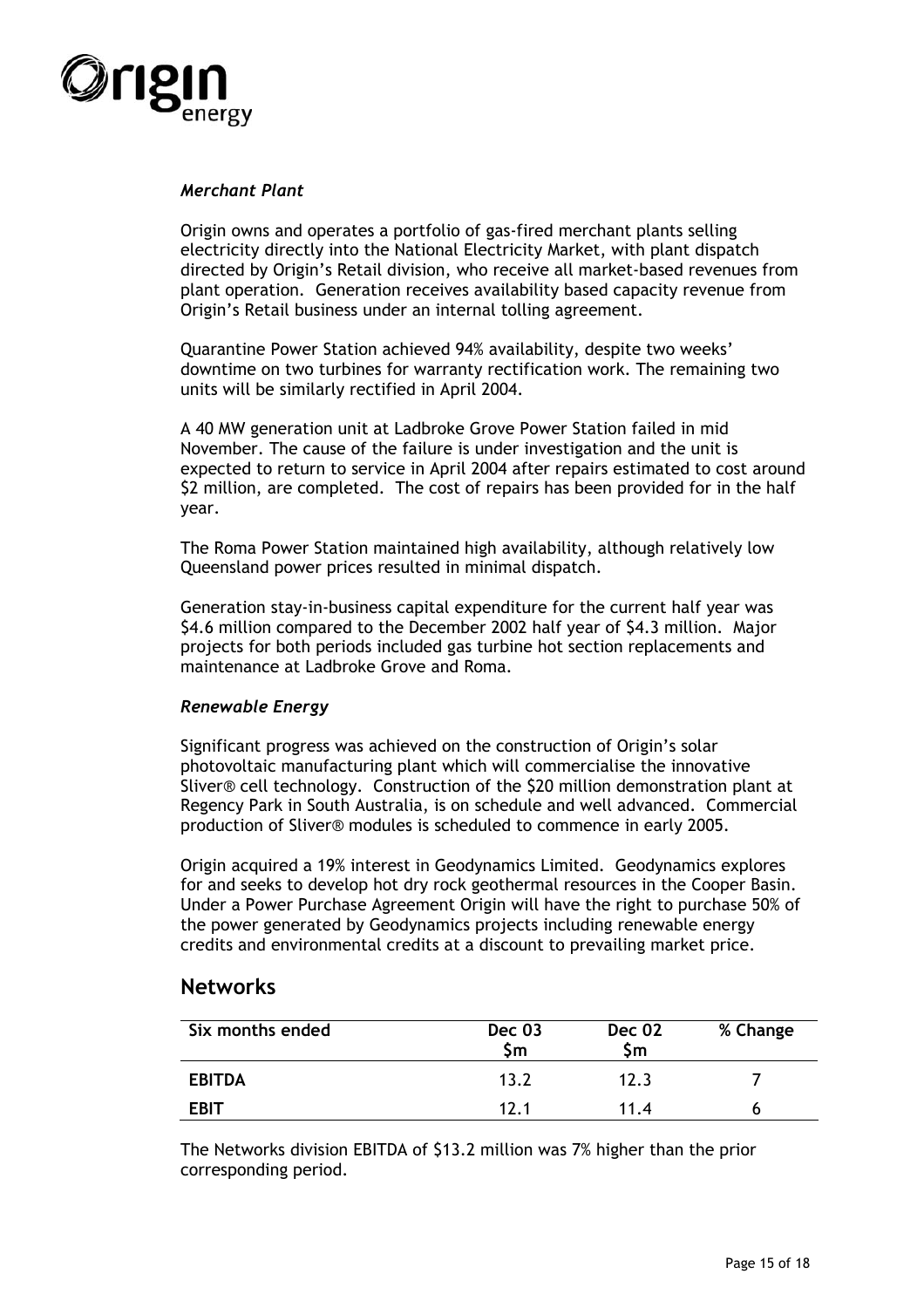

Winter in Victoria and South Australia was significantly colder than in 2002 and this drove most of the increase via increased network management fees from Envestra.

A further increase in EBITDA was achieved through management fees and an equity income share from the Coliban Water joint venture with United Utilities.

#### *Energy Asset Management Services*

Natural gas connections increased by 1.3% to 917,000 largely due to the continued strength of the domestic housing market. About 150 km of new mains were laid and around 60 km of existing mains replaced.

Full Retail Contestability will be introduced for South Australian natural gas customers in mid 2004, allowing consumers to change retailers. New information systems and processes are being developed to ensure cost efficient metering and billing of consumers in the new competitive environment.

#### *Water Asset Management Services*

In a joint venture with United Utilities, Origin won a contract for the management of the water network and treatment assets of Coliban Water in regional Victoria. The 10-year contract commenced on 1 July 2003 and will generate more than \$120 million in revenue over the contract term.

In the first six months of operation the joint venture has successfully transitioned operations from the previous operator. The ongoing running of the network and treatment assets is in line with expectations, and all key performance indicators required of the joint venture were met and in many cases exceeded.

#### *SEA Gas Pipeline*

Construction of the SEA Gas pipeline was completed on time and on budget on 1 January 2004.

The SEA Gas Pipeline links Origin's new gas production interests in Victoria (Yolla and Thylacine/Geographe) to Origin's retail gas markets and growing generation assets in South Australia.

The SEA Gas Pipeline provides a critical second major pipeline into South Australia which until now has been solely reliant on gas from the Cooper Basin via the Moomba to Adelaide Pipeline. The completion of the SEA Gas Pipeline coincided with a fire at the Moomba Gas Plant which substantially reduced gas supplies to South Australia. SEA Gas was able to supply critical gas into South Australia, and is expected to continue to provide a significant amount of the State's gas until the end of February 2004 when temporary alternate processing facilities at Moomba are expected to come on line.

Financially, Origin contributed equity of \$55.6 million to the SEA Gas Project on 2 January 2004.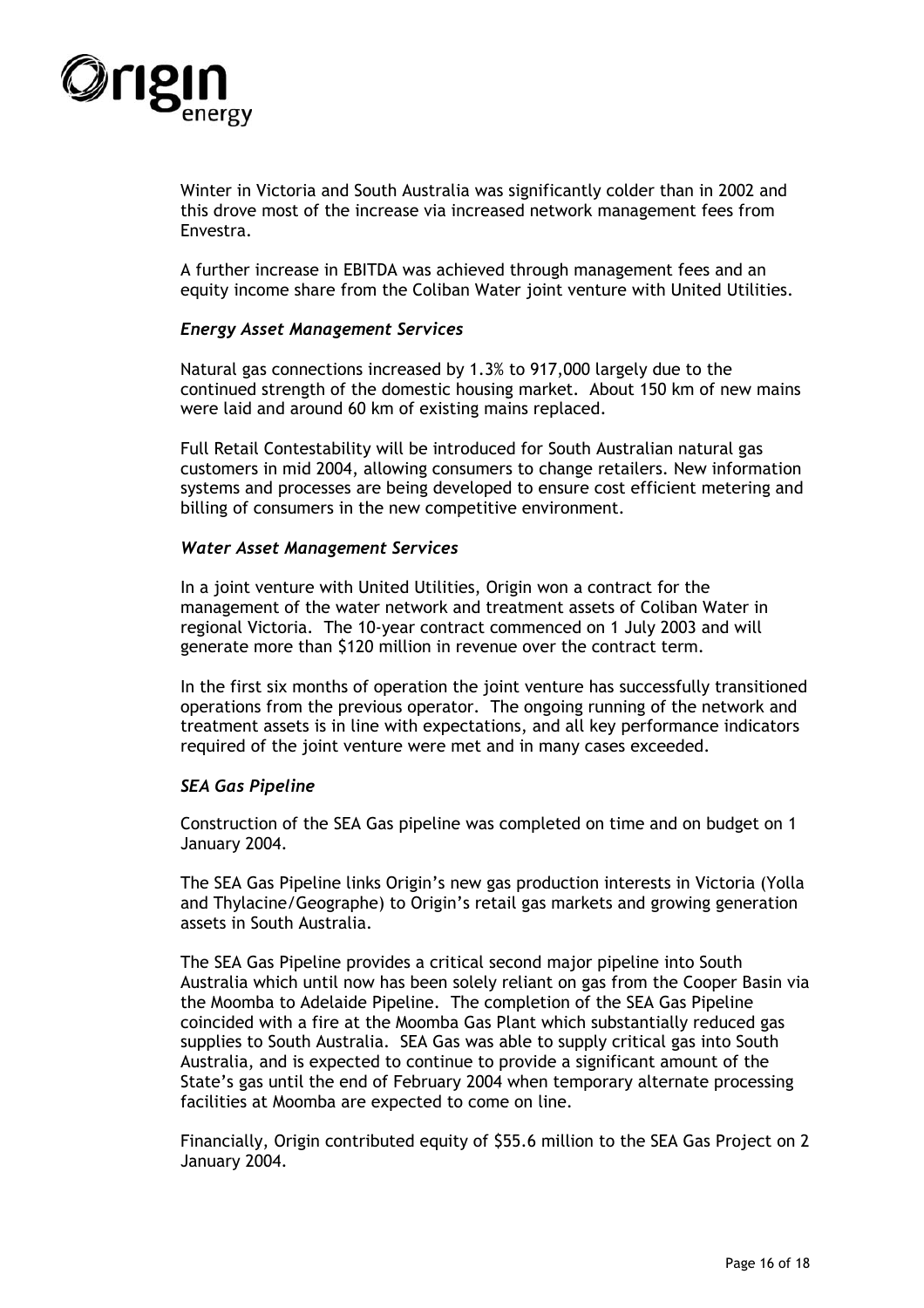

# **People, Health, Safety & Environment (HSE)**

Employee numbers increased since June 2003 by 58 to 2,915 mostly due to staffing requirements for the CSG and BassGas Projects. During the half year there was no time lost to industrial disputes.

The lost time injury frequency rate decreased from 2.9 at 30 June 2003 to 2.1 at 31 December 2003. The total reportable case frequency rate, which includes medical treatment injuries as well as lost time injuries fell from 25.7 to 24.0.

During the half year there were no significant environmental incidents and no breaches of significant environmental regulations that relate to the company's operations.

# **Outlook**

The performance of the company over the first half was enhanced by increased contributions from all business segments. For seasonal reasons Origin expects that first half earnings would normally comprise 55-60% of full year earnings. Cooler than normal weather in the first half and the additional capacity payment from Mt Stuart Power Station are unlikely to occur in the second half. In addition the impact of the disruption to production at the Moomba Gas Plant will reduce earnings in the second half. For these reasons Origin expects first half earnings to comprise 60-65% of full year earnings and expects full year earnings per share to be around 20% higher than last year.

Looking further ahead the Company continues to develop a number of major projects, which will make significant contributions in future years. These include:

- The BassGas Project, which is entering the final stages of construction, will start to deliver gas to the Victorian market in the September quarter 2004;
- The offshore Otway Project which is expected to commence development in the June quarter 2004 and to deliver gas into the South Australian and Victorian markets from early 2006;
- Coal seam gas contracts with AGL for the supply of gas over 15 years from May 2005 and QAL over 15 years from November 2006 will drive development of the Company's CSG reserves in Queensland; and
- Kupe Origin acquired a 50% interest in the Kupe Gas Field in New Zealand which is expected to produce around 20 PJ of gas and 1.5 million barrels of hydrocarbons from mid 2007.

On the basis of these projects the Company expects to be able to maintain annual growth in earnings per share of 10-15% in the medium term.

Origin's balance sheet remains conservatively geared and its improved credit rating will facilitate the raising of additional debt financing when required. This combined with the company's strong cash flow means that Origin continues to be well placed to take advantage of further growth opportunities.